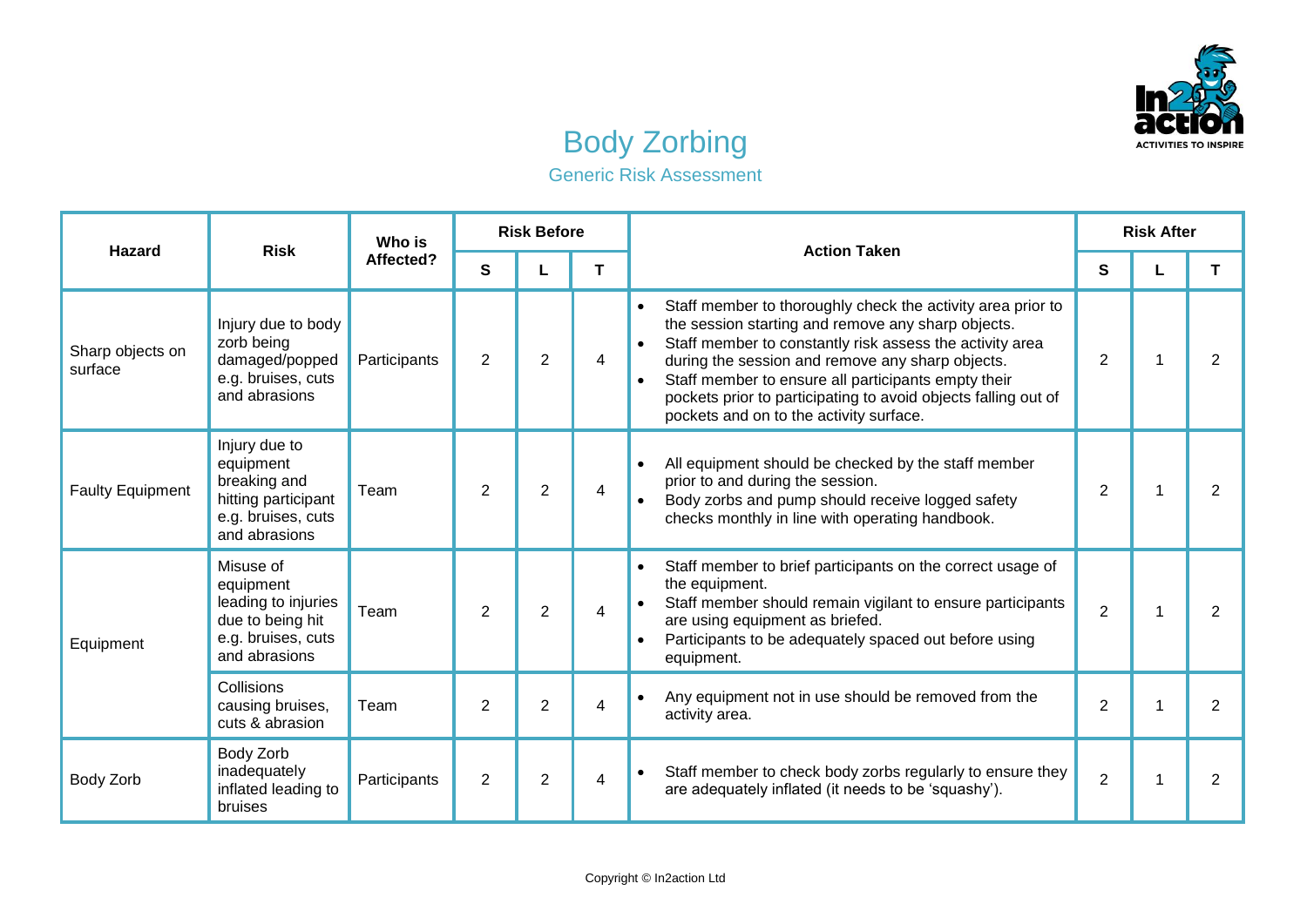|              | Incorrectly fitted<br>Body Zorb<br>leading to<br>musculo-skeletal<br>injuries              | Participants | 3 | $\overline{2}$ | 6                       | Staff member to show participants how to get into the<br>body zorb and ensure each participant is safely and<br>comfortably in the harness.<br>Staff member to brief participants to always hold the<br>3<br>handles.<br>Staff member must ensure there is at least 10cm distance<br>from the participants head and the top of the body zorb.                                                                                                                                                                                                                                                                                                                                                                                                                                                                                                                                 | 1 | 3 |
|--------------|--------------------------------------------------------------------------------------------|--------------|---|----------------|-------------------------|-------------------------------------------------------------------------------------------------------------------------------------------------------------------------------------------------------------------------------------------------------------------------------------------------------------------------------------------------------------------------------------------------------------------------------------------------------------------------------------------------------------------------------------------------------------------------------------------------------------------------------------------------------------------------------------------------------------------------------------------------------------------------------------------------------------------------------------------------------------------------------|---|---|
| Participants | Collisions with<br>other participants<br>causing<br>concussion,<br>bruises or<br>abrasions | Participants | 2 | 2              | $\overline{\mathbf{4}}$ | Staff member to ensure participants are spaced apart<br>when activity takes place.<br>Staff member to ensure there is good participant control<br>during the session.<br>Staff member to brief participants not to bump into<br>unaware participants.<br>Staff member to brief participants to be aware and<br>$\bullet$<br>considerate of smaller participants.<br>Staff member to show waiting participants/spectators a<br>$\bullet$<br>$\mathbf{2}$<br>safe area to watch from.<br>Staff member to brief participants to stay in designated<br>$\bullet$<br>area.<br>Staff member to remain vigilant and ensure participants<br>are safe and comfortable within the harness at all times.<br>Staff member to brief participants not to run at each other<br>at full pelt and to start games with body zorbs no more<br>than 4m apart.<br>Staff member to remain vigilant. | 1 | 2 |
| Spectators   | Collisions with<br>participants<br>causing<br>concussion,<br>bruises or<br>abrasions       | Public       | 2 | $\mathbf{2}$   | 4                       | Staff member to mark a designated area in which the body<br>zorbs must stay.<br>Staff member to show spectators a safe area to watch<br>$\overline{2}$<br>from.<br>Staff member to brief participants to stay in designated<br>area.                                                                                                                                                                                                                                                                                                                                                                                                                                                                                                                                                                                                                                          | 1 | 2 |
| Surfaces     | Hard, uneven or<br>slippery surfaces<br>causing slips,<br>trips and falls                  | Team         | 3 | 2              | $\,6$                   | Site specific risk assessment carried out to ensure the<br>area is appropriate for the activity.<br>Area checked for hazards before session. Participants<br>3<br>checked to ensure they are wearing suitable footwear.<br>Staff member to offer participants the option of wearing<br>knee pads.                                                                                                                                                                                                                                                                                                                                                                                                                                                                                                                                                                             | 1 | 3 |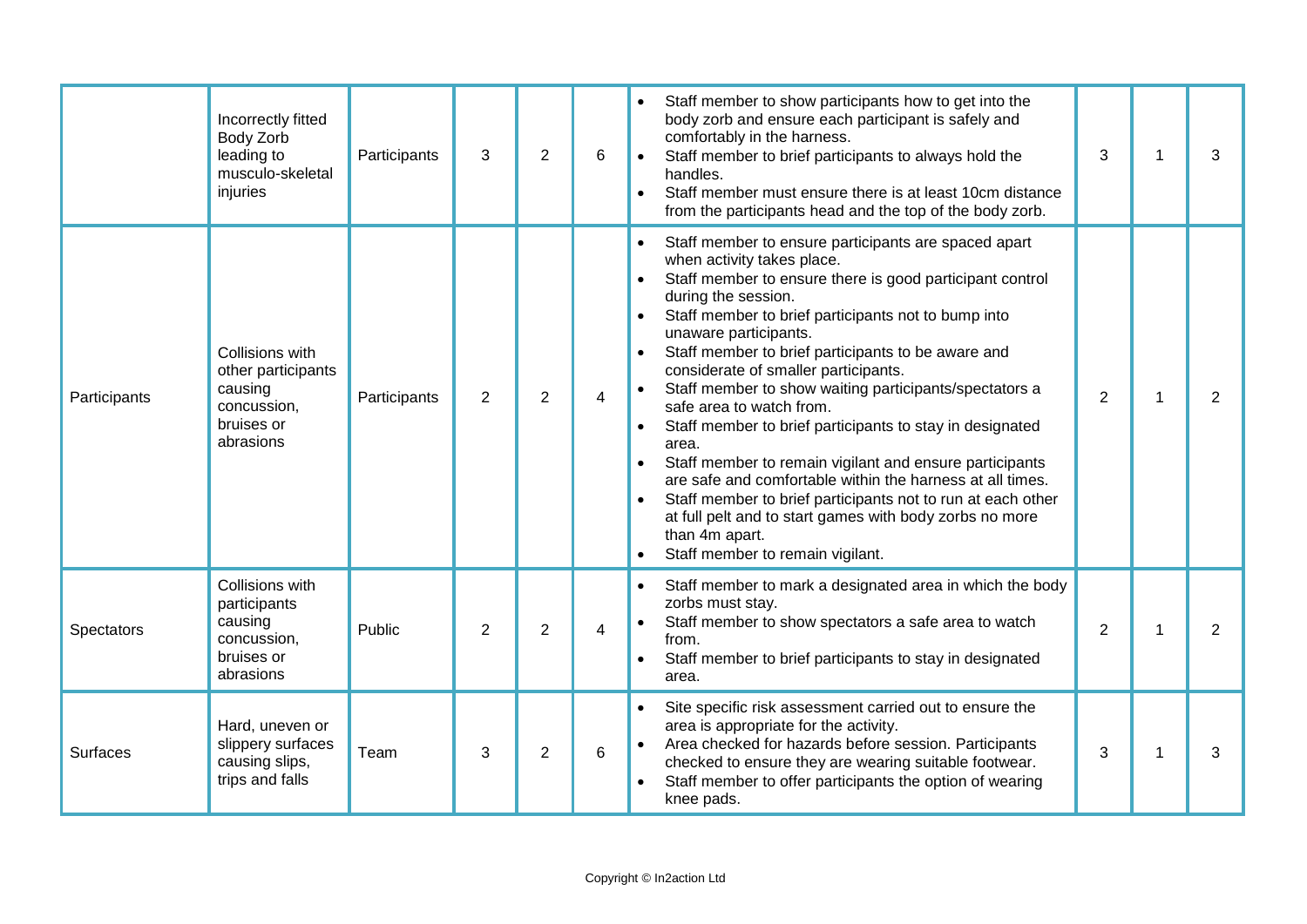|                                                      | Rolling on<br>surface<br>incorrectly<br>leading to<br>musculo-skeletal<br>injuries | Participants | 3              | $\overline{2}$ | 6              | Staff member must demonstrate how to roll over in the<br>body zorb, so that the participants can see how they need<br>to tuck their legs in.<br>Staff member must show the participants how to get up by<br>themselves (roll on to their stomach, bring their knees up<br>and get up using their knees).<br>Staff member to offer participants the option of wearing<br>knee pads.                                                                                                                                                                                                                                                                                           | 3              |   | 3              |
|------------------------------------------------------|------------------------------------------------------------------------------------|--------------|----------------|----------------|----------------|------------------------------------------------------------------------------------------------------------------------------------------------------------------------------------------------------------------------------------------------------------------------------------------------------------------------------------------------------------------------------------------------------------------------------------------------------------------------------------------------------------------------------------------------------------------------------------------------------------------------------------------------------------------------------|----------------|---|----------------|
| Jewellery/Objects<br>in Pockets                      | Injuries due to<br>falling onto<br>objects or<br>entrapment of<br>jewellery        | Participants | $\overline{2}$ | $\overline{2}$ | 4              | Participants checked to ensure they have removed<br>jewellery and objects from pockets.                                                                                                                                                                                                                                                                                                                                                                                                                                                                                                                                                                                      | $\overline{2}$ |   | $\overline{2}$ |
| Claustrophobia                                       | Panic attack/<br>short breathed<br>due to participant<br>panicking                 | Participants | 2              | $\overline{2}$ | $\overline{4}$ | Staff member to brief participants on how to get out of the<br>body zorb, and makes it clear that they can get out at<br>anytime by either moving to the staff member or staying<br>down.<br>Staff member to remain vigilant of participants wishing to<br>stop the activity.<br>Staff member to be aware of signs participants may<br>exhibit if they suffer from claustrophobia e.g. nervous on<br>entry, unsure whether to participate, panic as they enter<br>body zorb, sweating.                                                                                                                                                                                       | $\overline{2}$ | 1 | $\overline{2}$ |
| Over-exertion/<br>Pre-existing<br>medical conditions | Muscle strains                                                                     | Participants | 3              | $\overline{2}$ | 6              | Staff member to ensure a thorough warm-up is carried out<br>prior to the activity starting.<br>Staff member to brief participants on how to get out of the<br>body zorb, and makes it clear that they can get out at<br>anytime by either moving to the staff member or staying<br>down.<br>Staff member to remain vigilant of participants looking<br>tired and remove them from the body zorb as and when<br>necessary.<br>Staff member to ensure participant has read and<br>understands safety disclaimer before participating in body<br>zorbing.<br>Staff member to double check if any pre-existing medical<br>$\bullet$<br>conditions are present before commencing. | 3              | 1 | 3              |